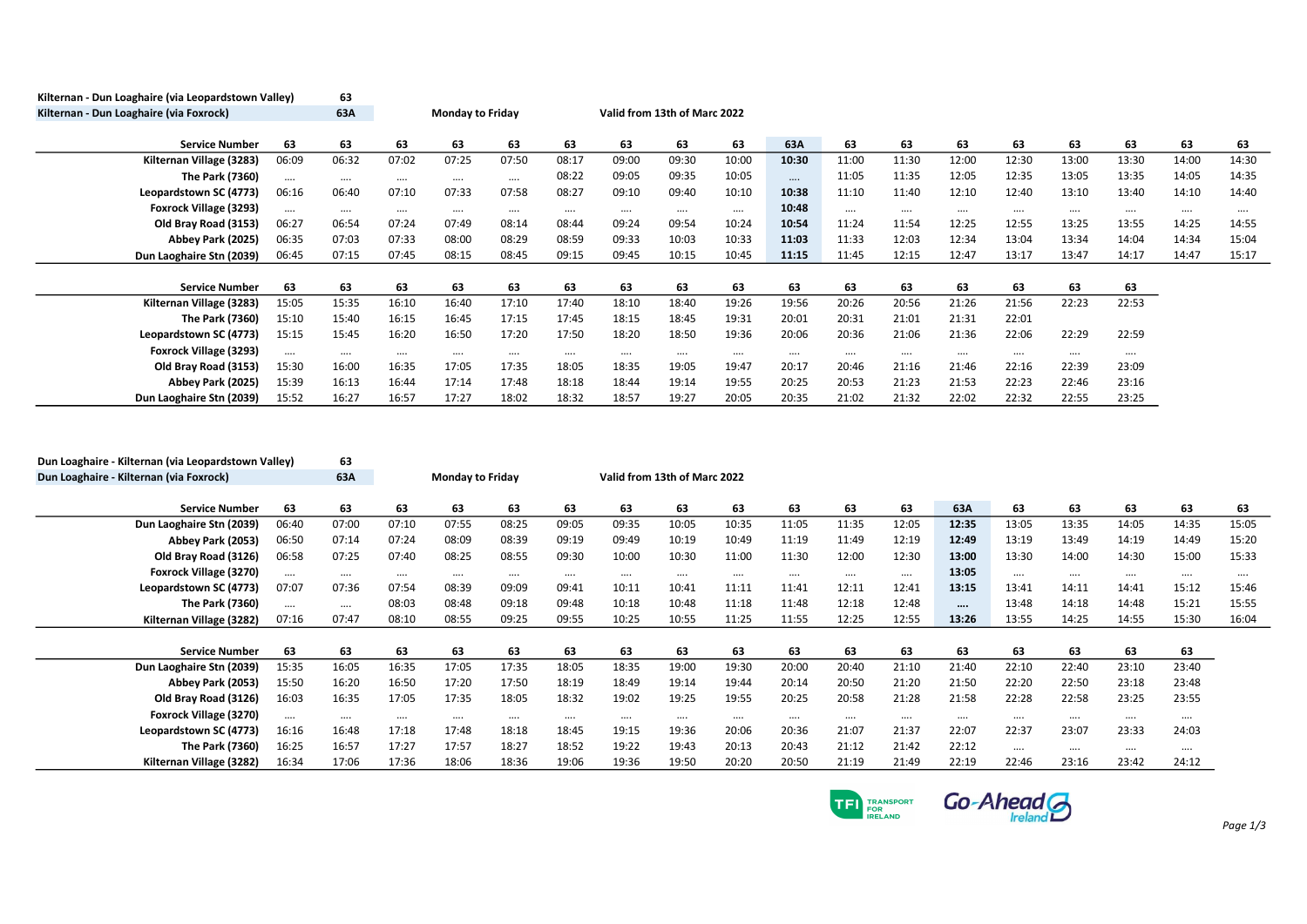| Kilternan - Dun Loaghaire (via Leopardstown Valley) |          | 63       | Saturday |          |          |       |          | Valid from 13th of Marc 2022 |          |          |          |       |          |          |          |          |       |       |
|-----------------------------------------------------|----------|----------|----------|----------|----------|-------|----------|------------------------------|----------|----------|----------|-------|----------|----------|----------|----------|-------|-------|
| <b>Service Number</b>                               | 63       | 63       | 63       | 63       | 63       | 63    | 63       | 63                           | 63       | 63       | 63       | 63    | 63       | 63       | 63       | 63       | 63    | 63    |
| Kilternan Village (3283)                            | 06:23    | 06:53    | 07:23    | 07:53    | 08:23    | 08:59 | 09:34    | 10:00                        | 10:30    | 11:00    | 11:30    | 12:00 | 12:30    | 13:00    | 13:30    | 14:00    | 14:30 | 15:00 |
| <b>The Park (7360)</b>                              | $\cdots$ | $\cdots$ | $\cdots$ | $\cdots$ | $\cdots$ |       | $\cdots$ | 10:05                        | 10:35    | 11:05    | 11:35    | 12:05 | 12:35    | 13:05    | 13:35    | 14:05    | 14:35 | 15:05 |
| Leopardstown SC (4773)                              | 06:29    | 06:59    | 07:29    | 07:59    | 08:29    | 09:06 | 09:41    | 10:10                        | 10:40    | 11:10    | 11:40    | 12:10 | 12:40    | 13:10    | 13:40    | 14:10    | 14:40 | 15:10 |
| Old Bray Road (3153)                                | 06:39    | 07:09    | 07:39    | 08:09    | 08:39    | 09:17 | 09:52    | 10:24                        | 10:54    | 11:24    | 11:54    | 12:24 | 12:54    | 13:24    | 13:54    | 14:24    | 14:54 | 15:24 |
| Abbey Park (2025)                                   | 06:46    | 07:16    | 07:46    | 08:16    | 08:46    | 09:25 | 10:00    | 10:33                        | 11:03    | 11:33    | 12:03    | 12:33 | 13:03    | 13:33    | 14:03    | 14:33    | 15:03 | 15:33 |
| Dun Laoghaire Stn (2039)                            | 06:55    | 07:25    | 07:55    | 08:25    | 08:55    | 09:35 | 10:10    | 10:45                        | 11:15    | 11:45    | 12:15    | 12:45 | 13:15    | 13:45    | 14:15    | 14:45    | 15:15 | 15:45 |
|                                                     |          |          |          |          |          |       |          |                              |          |          |          |       |          |          |          |          |       |       |
| <b>Service Number</b>                               | 63       | 63       | 63       | 63       | 63       | 63    | 63       | 63                           | 63       | 63       | 63       | 63    | 63       | 63       | 63       | 63       |       |       |
| Kilternan Village (3283)                            | 15:30    | 16:00    | 16:30    | 17:00    | 17:30    | 18:03 | 18:33    | 18:59                        | 19:24    | 19:54    | 20:23    | 20:53 | 21:23    | 21:53    | 22:23    | 22:53    |       |       |
| <b>The Park (7360)</b>                              | 15:35    | 16:05    | 16:35    | 17:05    | 17:35    | 18:08 | 18:38    |                              | $\cdots$ | $\cdots$ | $\cdots$ |       | $\cdots$ | $\cdots$ | $\cdots$ | $\cdots$ |       |       |
| Leopardstown SC (4773)                              | 15:40    | 16:10    | 16:40    | 17:10    | 17:40    | 18:13 | 18:43    | 19:06                        | 19:31    | 20:01    | 20:29    | 20:59 | 21:29    | 21:59    | 22:29    | 22:59    |       |       |
| Old Bray Road (3153)                                | 15:54    | 16:24    | 16:54    | 17:24    | 17:54    | 18:24 | 18:54    | 19:17                        | 19:42    | 20:12    | 20:39    | 21:09 | 21:39    | 22:09    | 22:39    | 23:09    |       |       |
| Abbey Park (2025)                                   | 16:03    | 16:33    | 17:03    | 17:33    | 18:03    | 18:33 | 19:03    | 19:25                        | 19:50    | 20:20    | 20:46    | 21:16 | 21:46    | 22:16    | 22:46    | 23:16    |       |       |
| Dun Laoghaire Stn (2039)                            | 16:15    | 16:45    | 17:15    | 17:45    | 18:15    | 18:45 | 19:15    | 19:35                        | 20:00    | 20:30    | 20:55    | 21:25 | 21:55    | 22:25    | 22:55    | 23:25    |       |       |

| Dun Loaghaire - Kilternan (via Leopardstown Valley) |          | 63       |       | Saturday |          |       |       | Valid from 13th of Marc 2022 |          |          |          |       |          |          |          |       |       |       |
|-----------------------------------------------------|----------|----------|-------|----------|----------|-------|-------|------------------------------|----------|----------|----------|-------|----------|----------|----------|-------|-------|-------|
| <b>Service Number</b>                               | 63       | 63       | 63    | 63       | 63       | 63    | 63    | 63                           | 63       | 63       | 63       | 63    | 63       | 63       | 63       | 63    | 63    | 63    |
| Dun Laoghaire Stn (2039)                            | 07:10    | 07:40    | 08:10 | 08:40    | 09:10    | 09:35 | 10:05 | 10:35                        | 11:05    | 11:35    | 12:05    | 12:35 | 13:05    | 13:35    | 14:05    | 14:35 | 15:05 | 15:35 |
| Abbey Park (2053)                                   | 07:20    | 07:50    | 08:20 | 08:50    | 09:20    | 09:49 | 10:19 | 10:49                        | 11:19    | 11:49    | 12:19    | 12:49 | 13:19    | 13:49    | 14:19    | 14:49 | 15:19 | 15:49 |
| Old Brav Road (3126)                                | 07:28    | 07:58    | 08:28 | 08:58    | 09:28    | 10:00 | 10:30 | 11:00                        | 11:30    | 12:00    | 12:30    | 13:00 | 13:30    | 14:00    | 14:30    | 15:00 | 15:30 | 16:00 |
| Leopardstown SC (4773)                              | 07:37    | 08:07    | 08:37 | 09:07    | 09:37    | 10:11 | 10:41 | 11:11                        | 11:41    | 12:11    | 12:41    | 13:11 | 13:41    | 14:11    | 14:41    | 15:11 | 15:41 | 16:11 |
| The Park (7360)                                     | $\cdots$ | $\cdots$ |       | $\cdots$ | $\cdots$ | 10:18 | 10:48 | 11:18                        | 11:48    | 12:18    | 12:48    | 13:18 | 13:48    | 14:18    | 14:48    | 15:18 | 15:48 | 16:18 |
| Kilternan Village (3282)                            | 07:46    | 08:16    | 08:46 | 09:16    | 09:46    | 10:25 | 10:55 | 11:25                        | 11:55    | 12:25    | 12:55    | 13:25 | 13:55    | 14:25    | 14:55    | 15:25 | 15:55 | 16:25 |
|                                                     |          |          |       |          |          |       |       |                              |          |          |          |       |          |          |          |       |       |       |
| <b>Service Number</b>                               | 63       | 63       | 63    | 63       | 63       | 63    | 63    | 63                           | 63       | 63       | 63       | 63    | 63       | 63       | 63       | 63    |       |       |
| Dun Laoghaire Stn (2039)                            | 16:05    | 16:35    | 17:05 | 17:35    | 18:05    | 18:35 | 19:05 | 19:35                        | 20:10    | 20:40    | 21:10    | 21:40 | 22:10    | 22:40    | 23:10    | 23:40 |       |       |
| Abbey Park (2053)                                   | 16:19    | 16:49    | 17:19 | 17:49    | 18:19    | 18:49 | 19:19 | 19:49                        | 20:20    | 20:50    | 21:20    | 21:50 | 22:20    | 22:50    | 23:18    | 23:48 |       |       |
| Old Bray Road (3126)                                | 16:30    | 17:00    | 17:30 | 18:00    | 18:30    | 19:00 | 19:30 | 20:00                        | 20:28    | 20:58    | 21:28    | 21:58 | 22:28    | 22:58    | 23:25    | 23:55 |       |       |
| Leopardstown SC (4773)                              | 16:41    | 17:11    | 17:41 | 18:11    | 18:41    | 19:11 | 19:41 | 20:11                        | 20:37    | 21:07    | 21:37    | 22:07 | 22:37    | 23:07    | 23:33    | 24:03 |       |       |
| The Park (7360)                                     | 16:48    | 17:18    | 17:48 | 18:18    | 18:48    | 19:18 | 19:48 | 20:18                        | $\cdots$ | $\cdots$ | $\cdots$ |       | $\cdots$ | $\cdots$ | $\cdots$ |       |       |       |
| Kilternan Village (3282)                            | 16:55    | 17:25    | 17:55 | 18:25    | 18:55    | 19:25 | 19:55 | 20:25                        | 20:46    | 21:16    | 21:46    | 22:16 | 22:46    | 23:16    | 23:42    | 24:12 |       |       |

\*63A - No Saturday Service